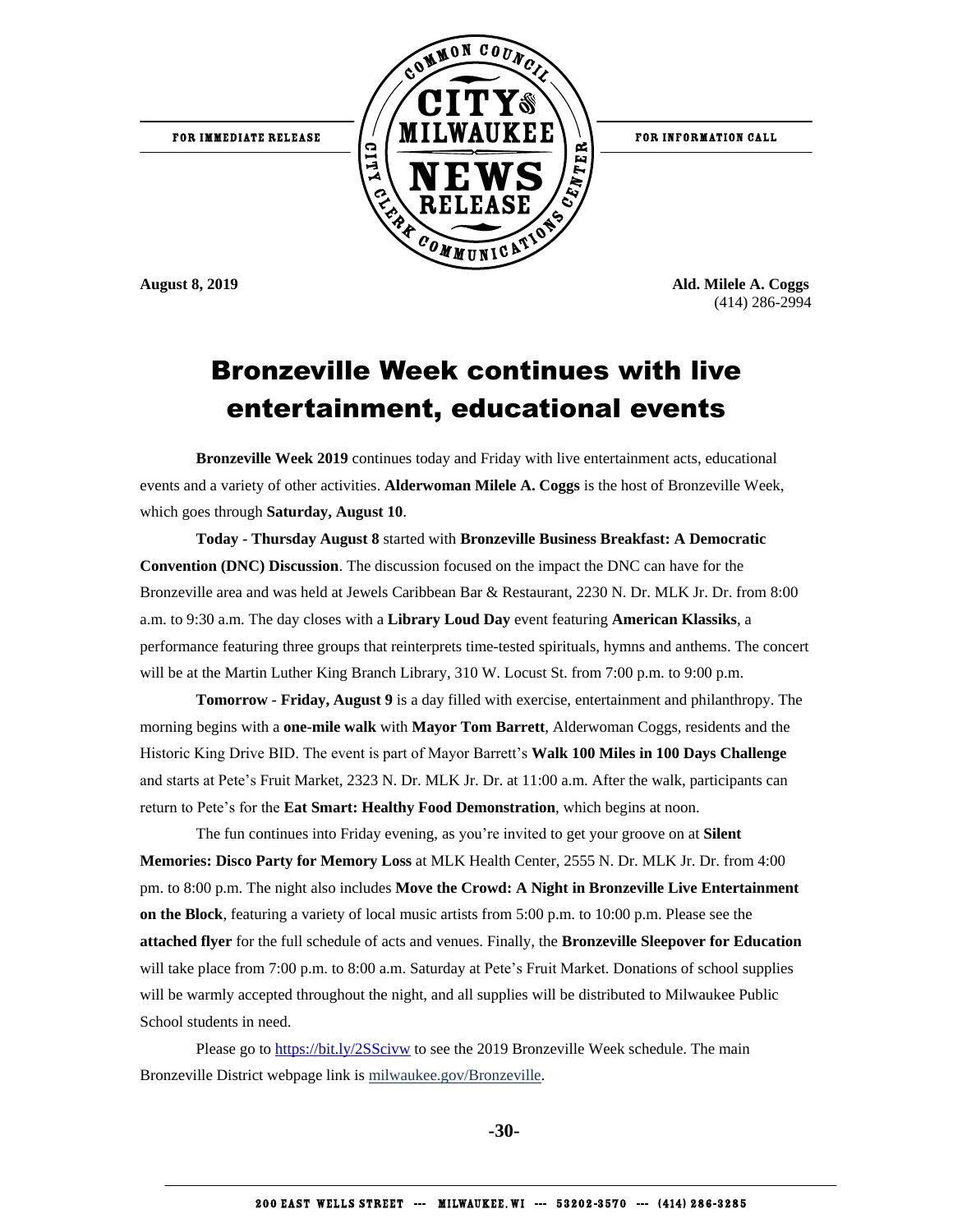### MILWAUKEE PUBLIC LIBRARY PRESENTS A FREE PERFORMANCE OF AMERICAN KLASSIKS

#### FEATURING KLASSIK WITH



**SISTASTRINGS NICKEL & ROSE** 

A BRONZEVILLE WEEK EVENT THURSDAY AUGUST 8 7-9 PM

MILWAUKEE PUBLIC LIBRARY **MARTIN LUTHER KING BRANCH** 310 W. LOCUST ST.